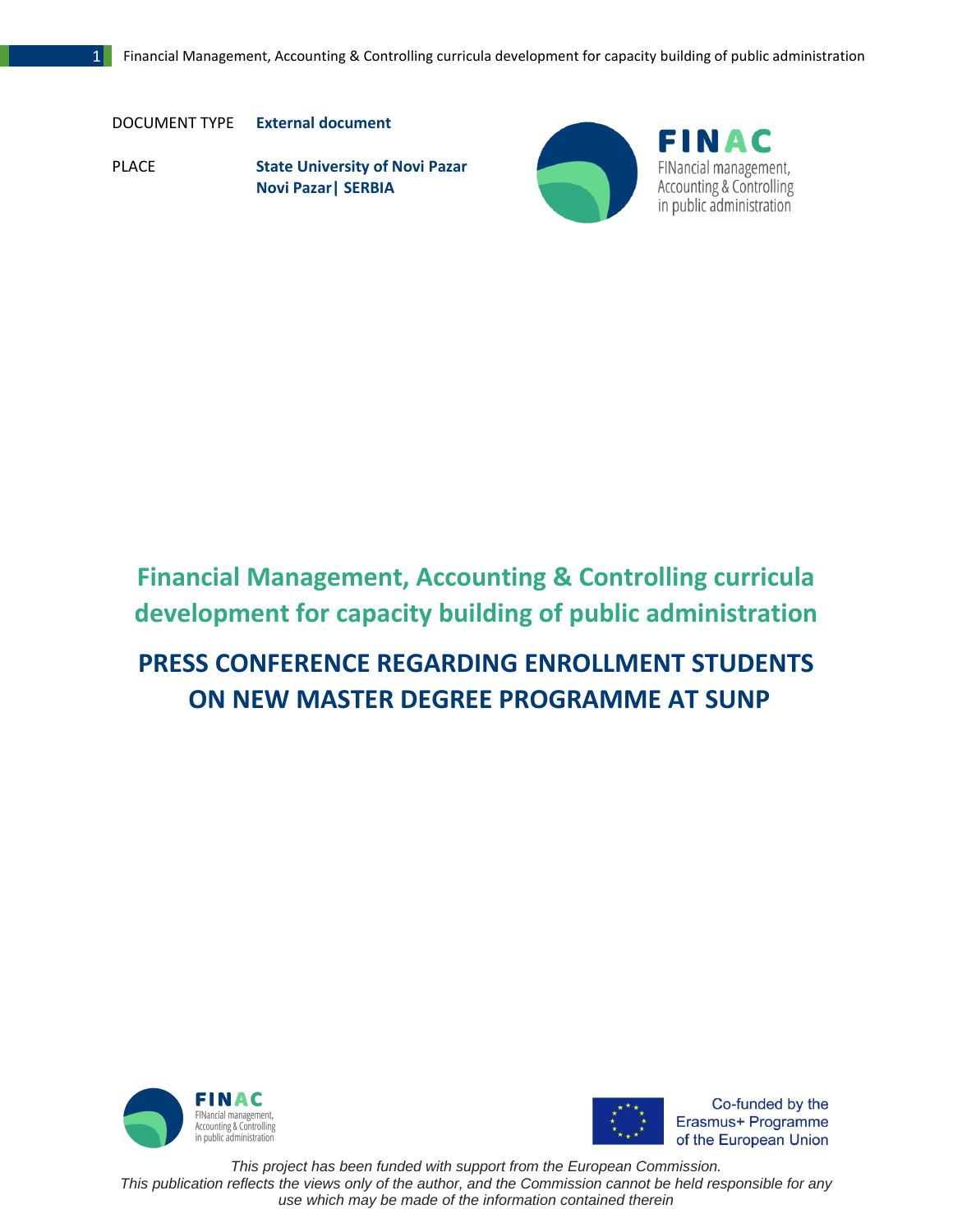## **Press conference regarding enrollment students on new Master degree programme in State university of Novi Pazar**







Co-funded by the Erasmus+ Programme of the European Union

*This project has been funded with support from the European Commission.*

*This publication reflects the views only of the author, and the Commission cannot be held responsible for any use which may be made of the information contained therein*